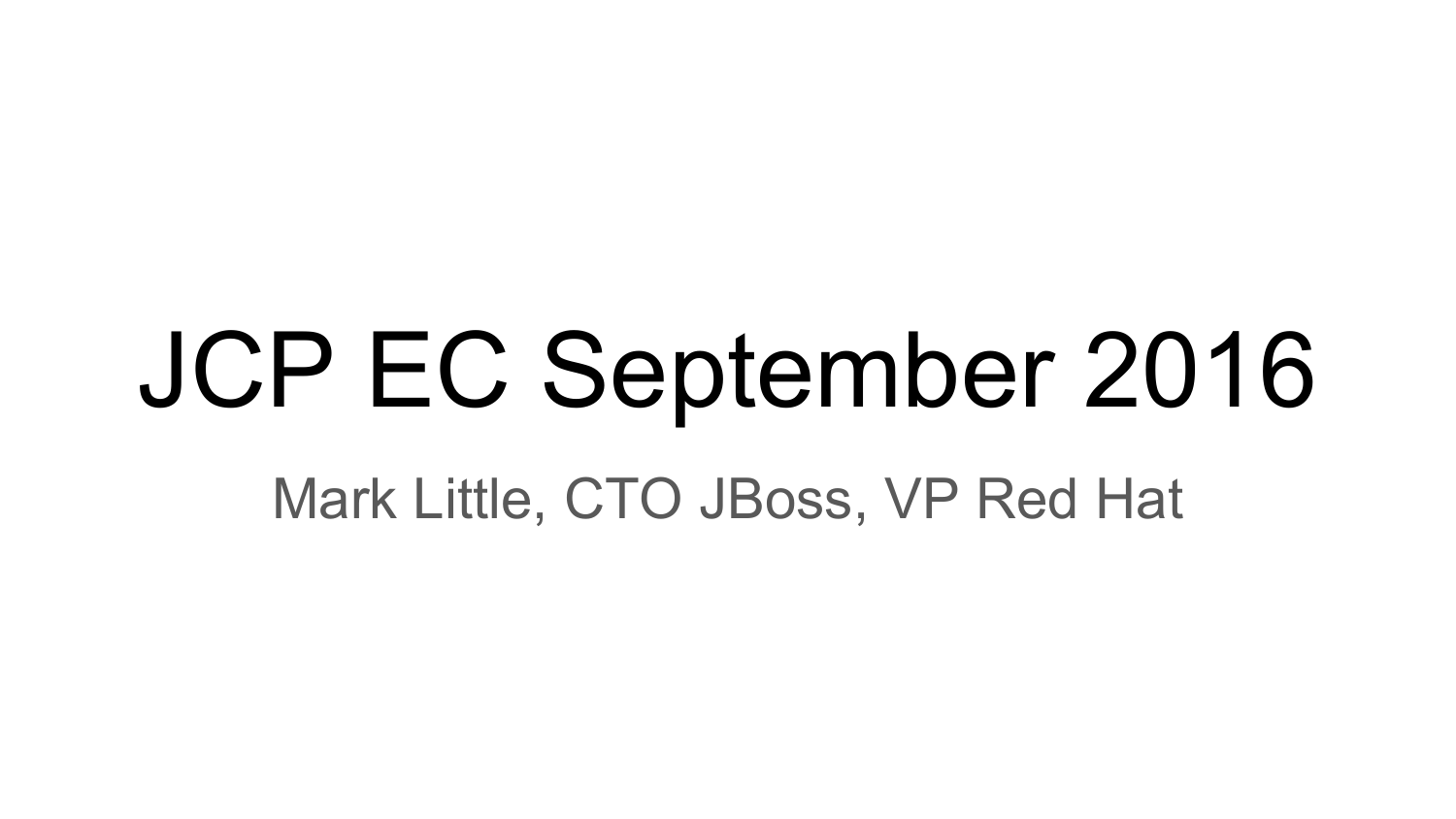## Microprofile Promotion

JavaOne 2016 Plan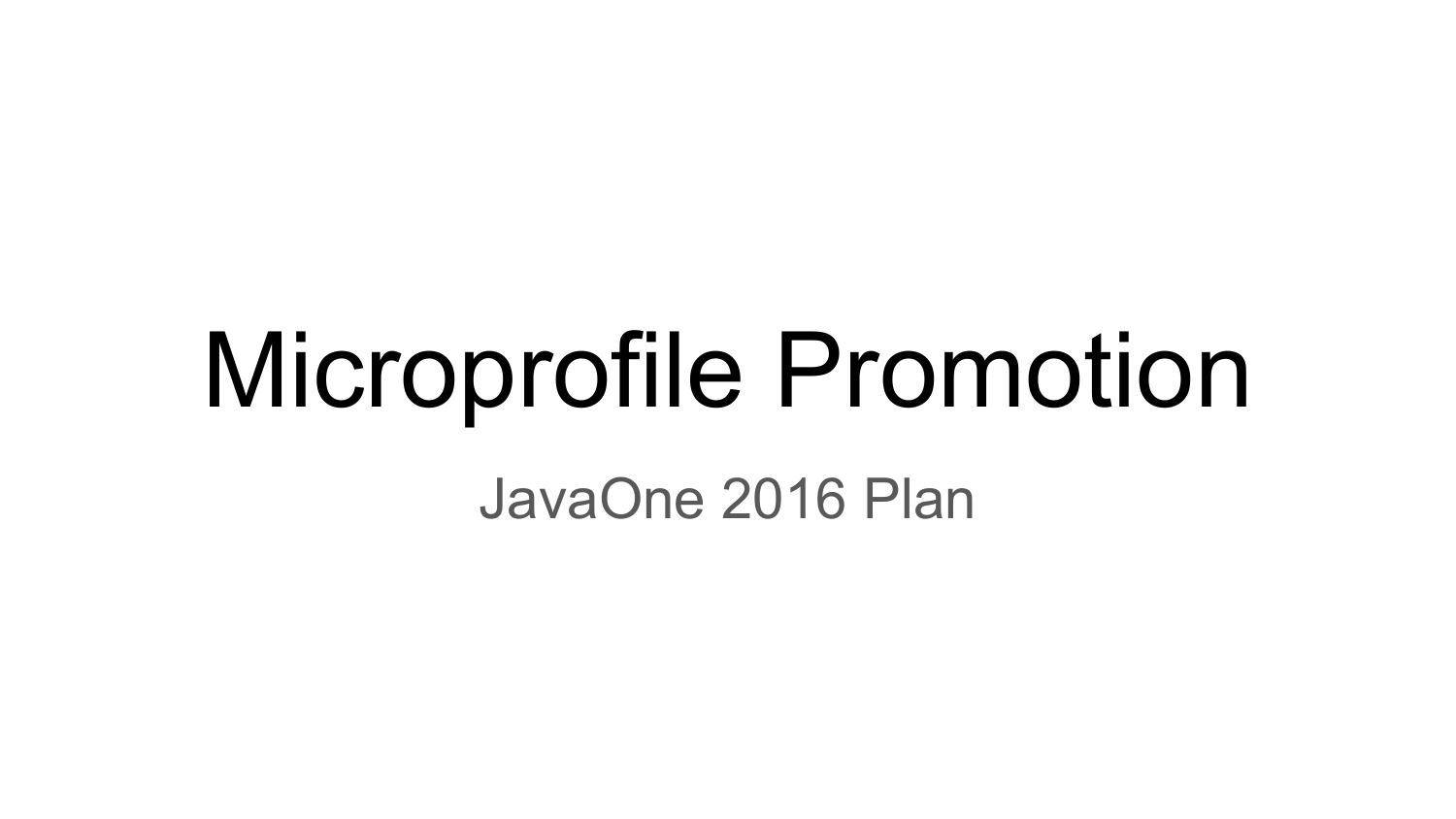### MicroProfile Promotion Plan (Red Hat, IBM et al)

- A **common banner stand** that all supporting partners (and friends) can put in their booth.
- A **common t-shirt** that all supporting partners can offer from their booth
- A card that accompanies the t-shirt **treasure/scavenger hunt** (bingo card), encourages the attendee to visit all booths - once all "stamps" are in, achievement unlocked.
- A **hoodie** (upgraded prize) for visiting all booths
- **Prize patrol** "ask me about microprofile.io" proper answers win the prize
- **MicroProfile Event** during an evening at JavaOne, a meeting of the committee to discuss the standardization and work on interop testing, focusing on future of enterprise Java, exclusive guest list, only the first 50 allowed. Fabulous food and drink.
- **Large press push** coordinate launch of several blogs, articles and interviews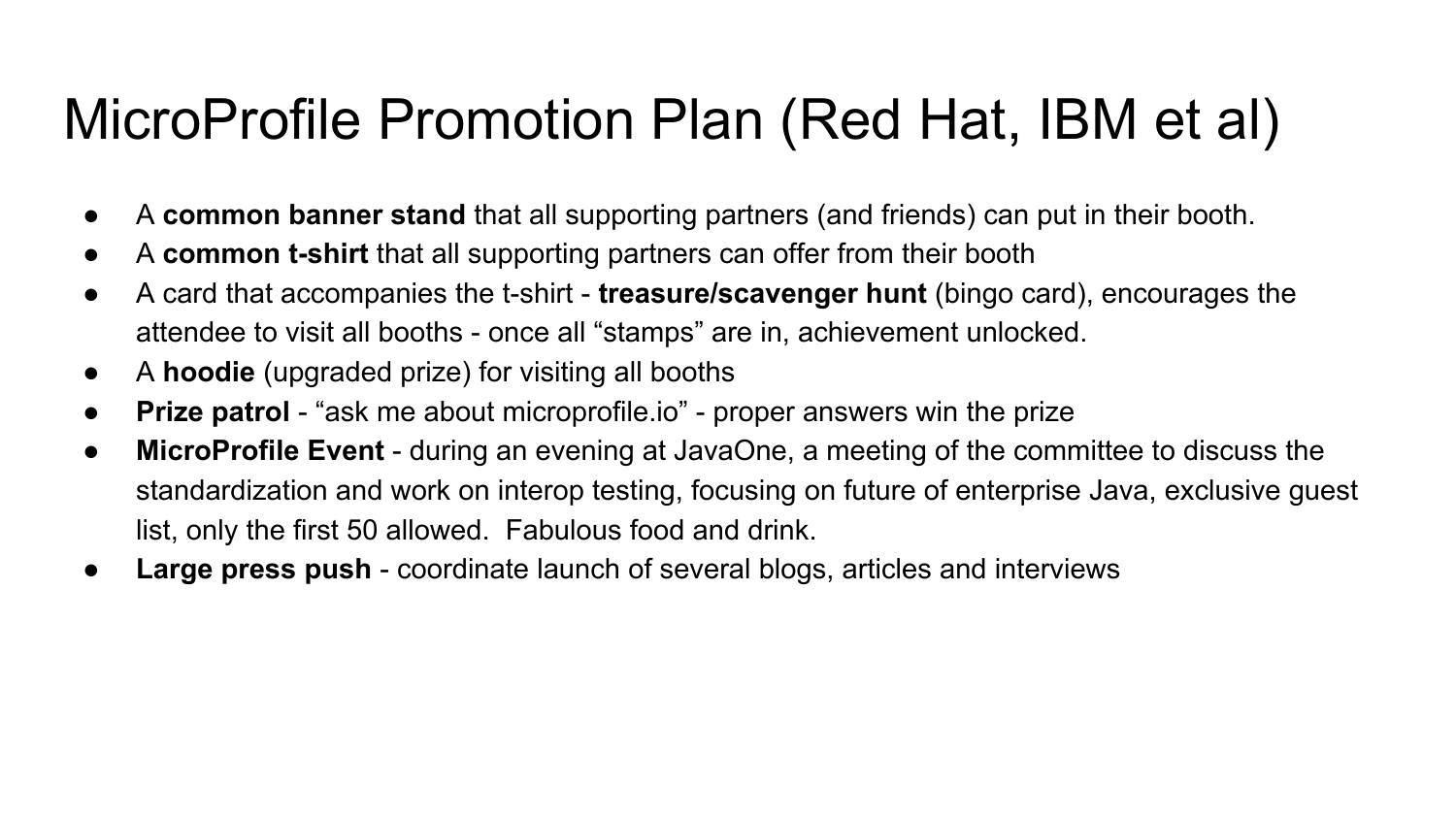### Panel Event

When: Thursday September 22nd 12pm to 3 pm

Where: San Francisco Financial Center Hilton

What: Panel event, ask the experts. Oracle has traditionally had a panel event at the end of JavaOne that allowed attendees to ask Java experts questions.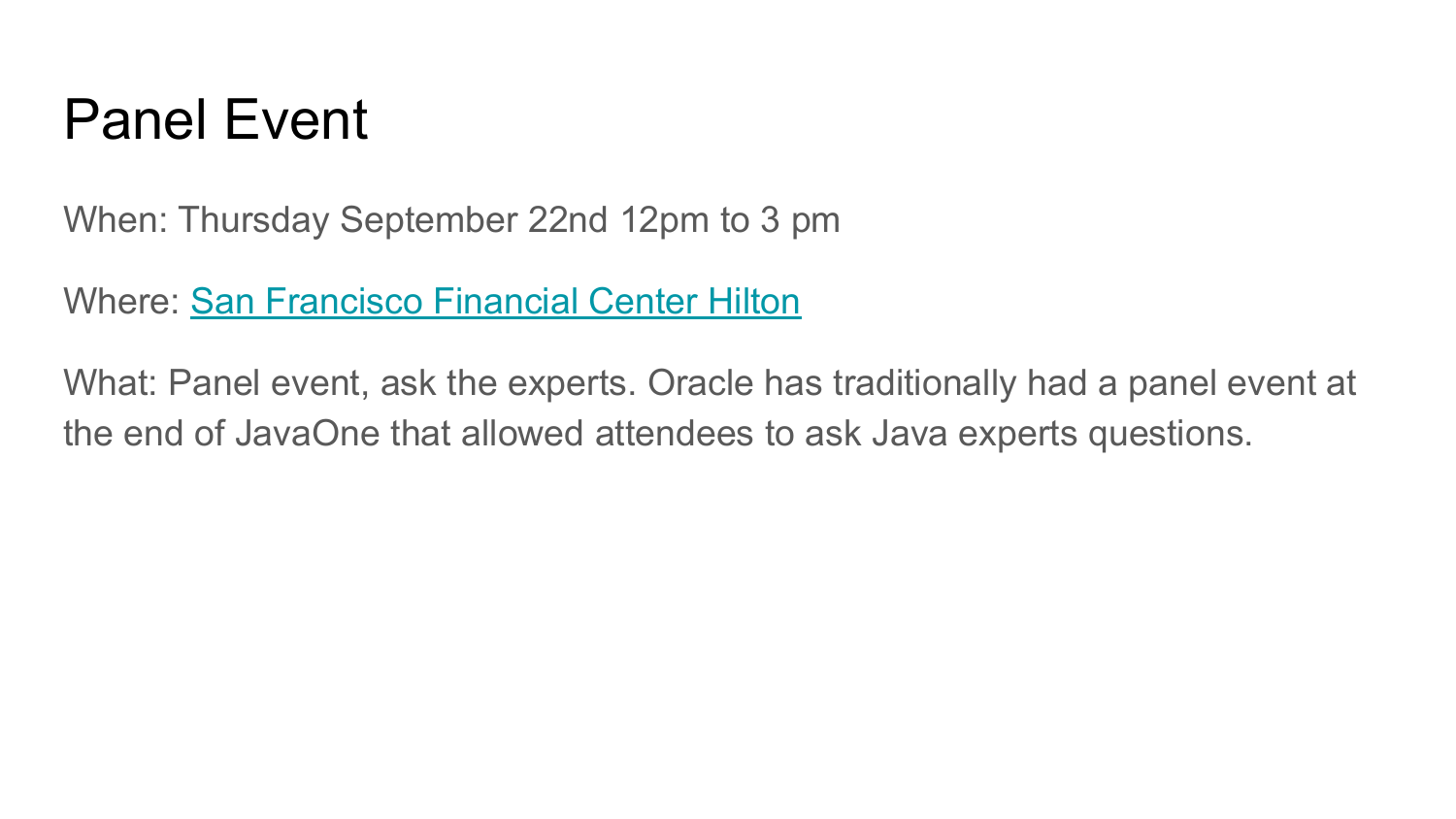# JCP Process - a Red Hat Perspective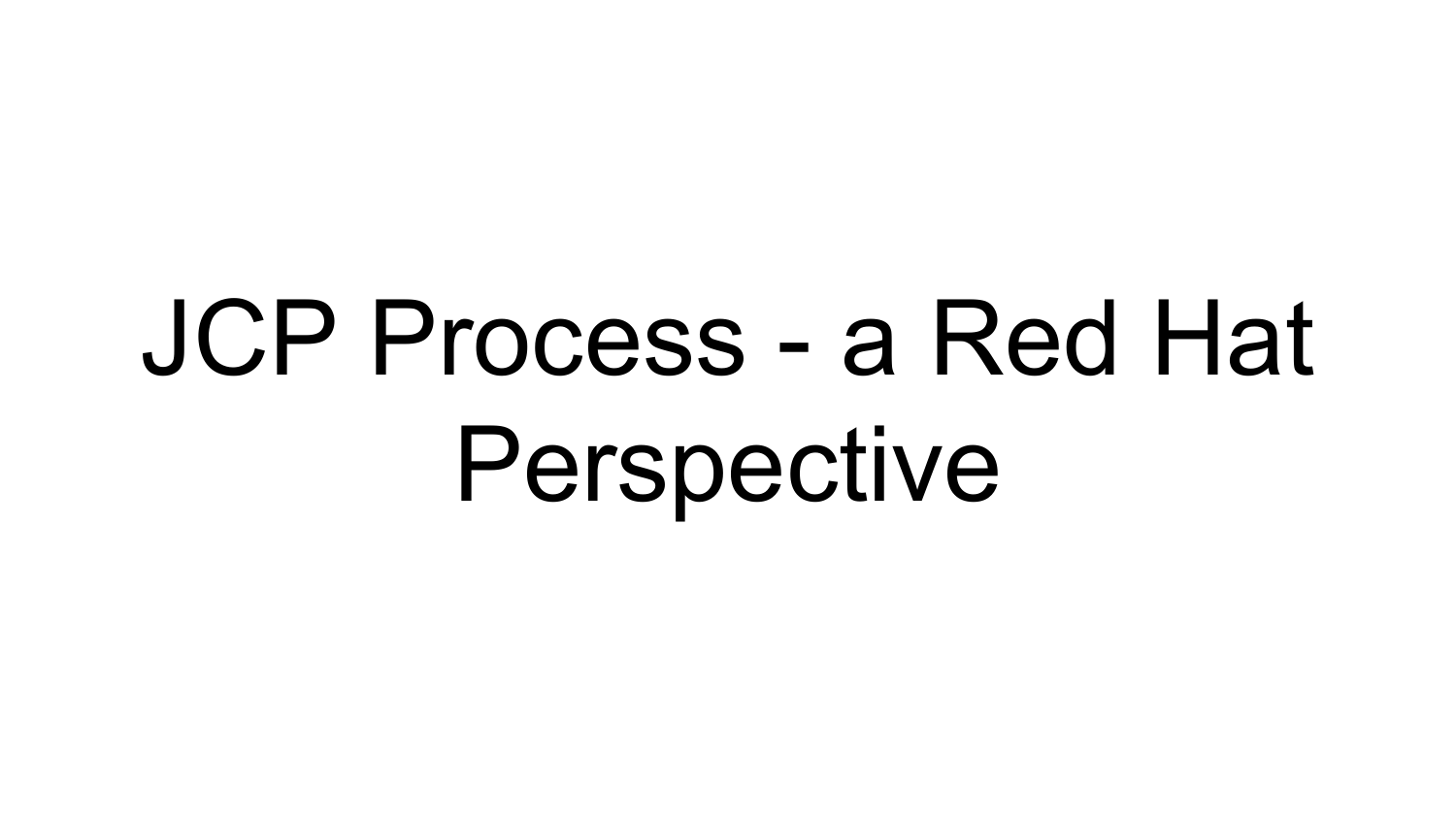## **Overview**

- Walk the line between running as an open source project & meeting IP requirements
- Work primarily in JIRA; fully document discussions and comments
- Github and asciidoc to manage contributions leveraging the PR model
- Build as "flat" a community as possible everyone was equal in our eyes, and the JCP EG member process was more about managing the flow of IP, not the flow of decision making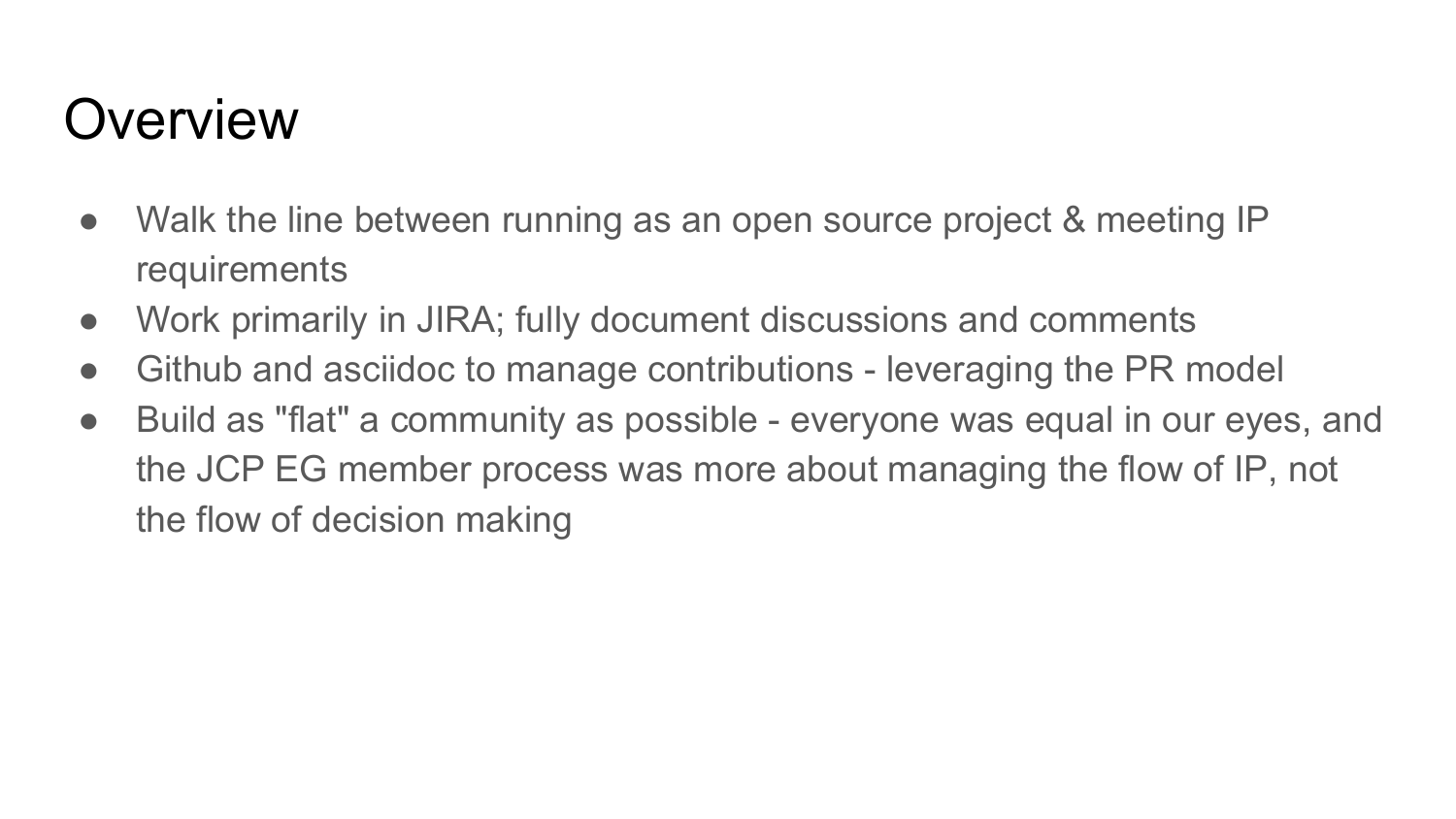### Problems with the process

- Waiting days or weeks for PMO to accept new member in the EG
- "Waiting months to years to have a MR in commons annotation for a very small change."
- "Still waiting for EDR2 to be published on jcp.org website when I sent elements more than 4 weeks ago."
- "While the idea behind the JCP is great it only plays a bureaucratic role and doesn't help us improve our work."
- "When the spec is done, there is no way to continuously improve it out of band like an even slow OSS project would do."
- Timing around the process for taking over JSRs when leads/companies leave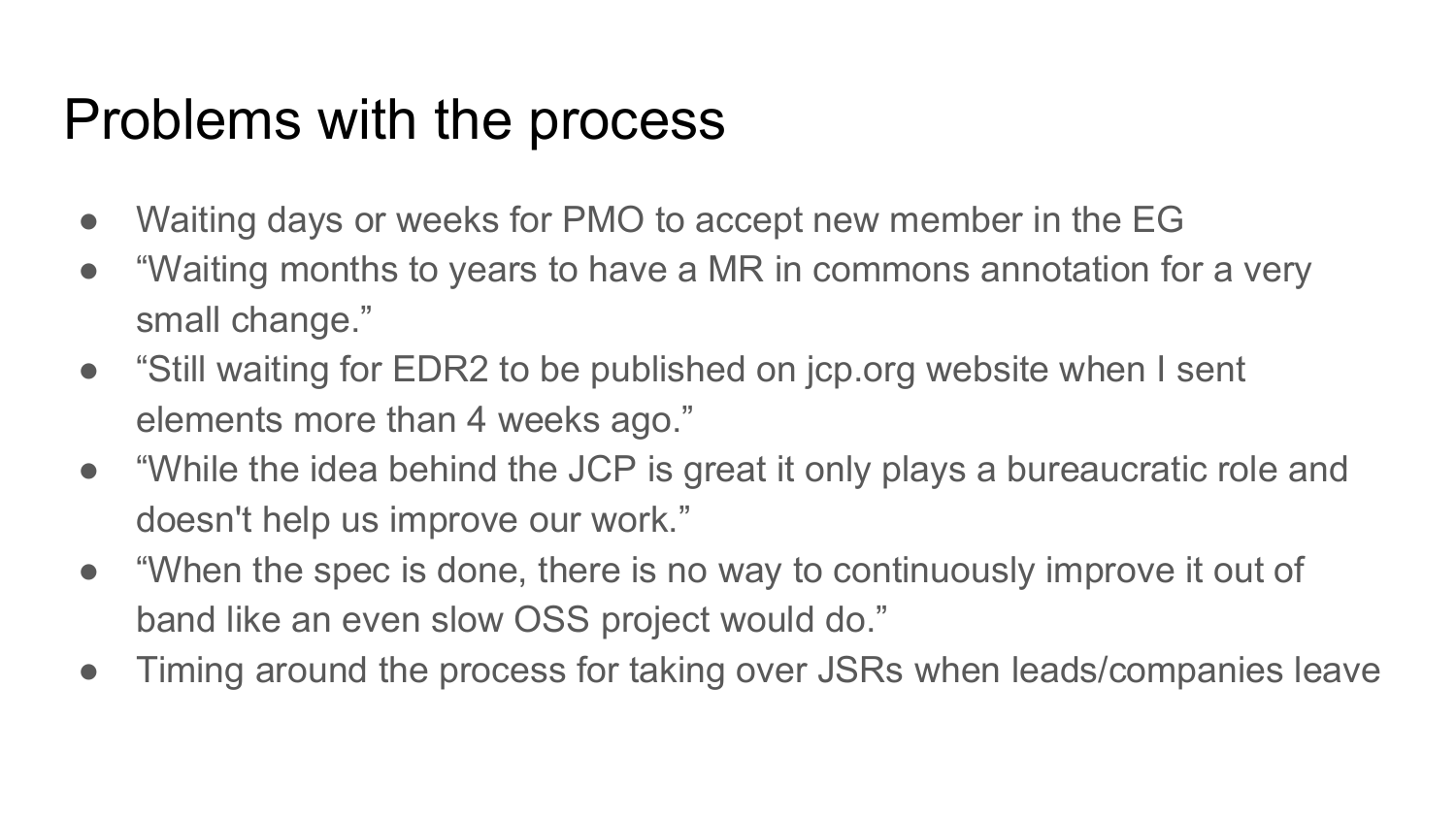### More problems/perception issues

- "Because of the welcoming nature of open source project, the \*barrier\* to be an expert group member is a problem. We have two different citizen with different responsibilities wrt their IP. When it is time to find people to join your EG, they tend to use the easy road of just joining the community making it look like the spec is not interesting to people."
- "When time comes to needing improvement from another spec, we can't just engage the community and push a PR, wait for a release in 3 weeks and move on. Often, other specs are dormant most of their time and at any rate, getting something in takes time and effort. Timing is often misaligned except for the Java EE babies."